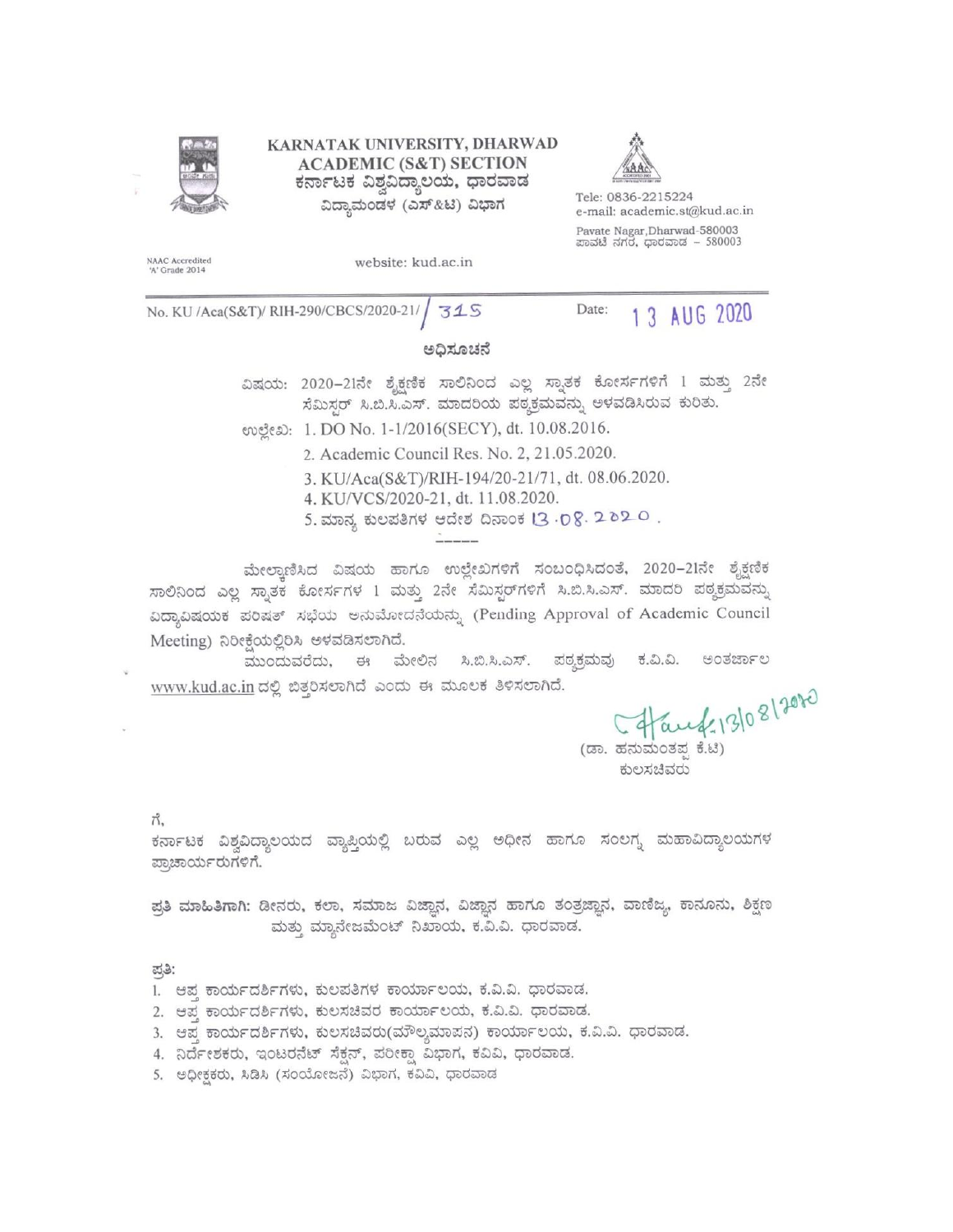# **I SEMESTER: DSC-1A (Discipline Specific Course) INTRODUCTION TO SOCIOLOGY (w.e.f 2020-2021)** Total Credits : 5+1=6 **Per week : 6 hours Teaching Hours : 60 Objectives: This course will help the students to :**  Understand the fundamental concepts and perspectives in Sociology Estimate the significance of social process in social life. Assess the importance of culture **I Introduction (12 Hours) (A)** Origin **&** Development of Sociology **(B)** Meaning, Scope and Importance of Sociology **(C)** Perspectives in Sociology (Functionalist, Conflict and Interactionist) **II. Basic Concepts (12**

### **Hours)**

- **(A)** Society: Meaning **&** Characteristics
- **(B)** Comm**unit**y: Meaning **&** Characteristics
- **(C)** Institutions and Associations: Meaning **&** Characteristics

# **III. Socialization (12**

#### **Hours)**

- **(A)** Meaning, Characteristics **&** Importance
- **(B)** Agencies of Socialization –Family, School, , Religion **&** Mass media
- **(C)** Types of Socialization (Primary socialization, Anticipatory socialization, Re-

Socialization. Positive and Negative socialization

#### **IV. Social interaction & Social Processes (12 Hours)**

**(A)** Social Interaction – Meaning, **&** Significance

**(B)** Social Processes- Meaning **&** Characteristics

**(C)** Major Social Processes- Cooperation, Competition, Conflict & Assimilation ( Meaning, characteristics, **&** significance )

# **V. Culture & Civilization (12 Hours)**

**(A)** Culture-Meaning, Nature **&** Importance

**(B)** Culture **&** Civilization

**(C)** Cultural Lag **&** Cultural Diffusion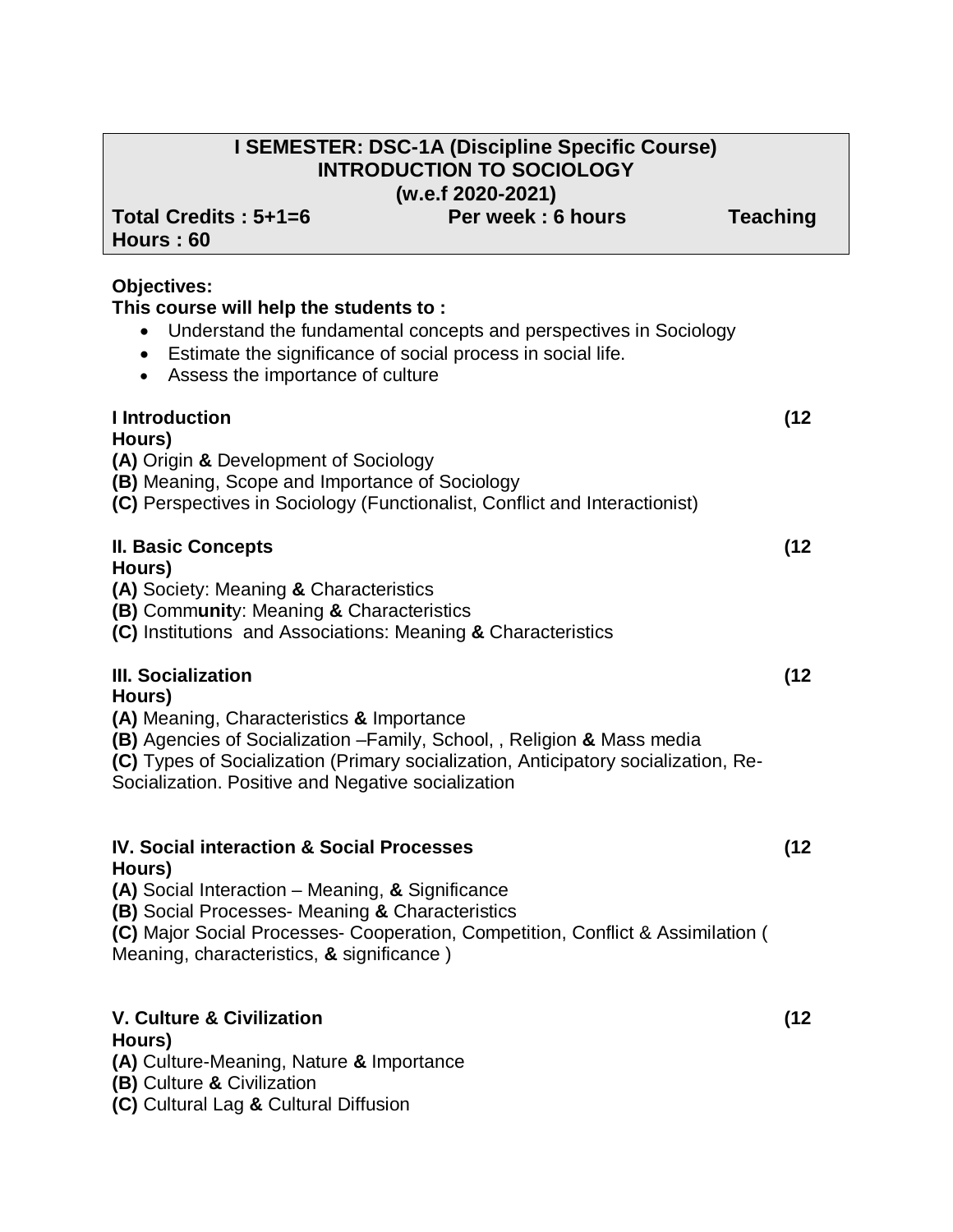#### **References**

- 1. Abraham Francis (2006): Contemporary Sociology, Oxford University Press, New Delhi
- 2. Bottomore T.B., 1971. Sociology A guide to problems and literature. Delhi: Blackie and Sons Publishers Pvt. Ltd.,
- 3. Davis, Kingsley. 1981. Human Society. Delhi: Surjeet Publications.
- 4. Goode, William J., 1977. Principles of Sociology. United States of America: McGraw-Hill, Inc.
- 5. Giddens Anthony (2001): Sociology (4th Edn), Blackwell Publishers, Cambridge, UK
- 6. Gisbert Pascual (1983): Fundamentals of Sociology, Orient Longmans, Bombay, 1983.
- 7. Green A W (1964): Sociology Analysis of Life in Modern Society (4th Edn.),
- 8. Haralambos Michael (1997): Sociology Themes and Perspectives, Oxford University Press, Delhi
- 9. Horton and Hunt. 1964. Sociology The Discipline and its Dimensions. Calcutta: New Central Book Agency.
- 10. Ian Robertson (1980): Sociology, Worth Publishers, INC. New York 1980
- 11. Inkeles, Alex. 1975. What is Sociology? New Delhi: Prentice Hall.
- 12. Johnson, Harry M.. 1988. Sociology A Systematic Introduction. New Delhi: Allied Publishers Pvt. Ltd.
- 13. Jayaram N 1988: Introductory Sociology, MacMillan India, Madras.
- 14. Leslie Gerald, Richard Larson, Benjamin Gorman, (1994): Introductory Sociology Order and Change in Society (3<sup>rd</sup> Edn), Oxford University Press, Delhi
- 15. Mulgund, I C (2008): Readings in General Sociology, Shrusti Prakashan Dharwad
- 16. Ogburn and Nimkoff (1964): A Handbook of Sociology, Eurasia Publishing House (pvt).Ltd, Ram Nagar, New Delhi
- 17. Pais, Richard (Ed.) 2008, Principles of Sociology, Mangalore, Mangala Publications.
- 18. Samuel Koenig (1960): Sociology –An Introduction to the Science of Society, Barnes and Noble, INC, New York.
- 19. Shankar Rao (2004): Sociology: Primary Principles, S.Chand & Co, New Delhi.
- 20. Sharma R N (1976): Principles of Sociology, Media Publishers and Promoters limited, Bombay.
- 21. Samir Dasgupta and Paulomi Saha (Ed), An Introduction to Sociology, Pearson, New Delhi (2012)
- 22. Thomas J Sullivan (2004): Sociology Concepts and Applications in a Diverse World (6th Edn), Pearson, USA.
- 23. <sup>a</sup> ÀļÙÄAzÀ L † (2011), ¸ Àº ÀÁd±Á¸Ì¢À ª ÄÆ®vÀ⁄Ù)ÀÄ, ¸ À¶Ü ¥ÌRÁ±ÈÀ, zÁg̪ÁqÀ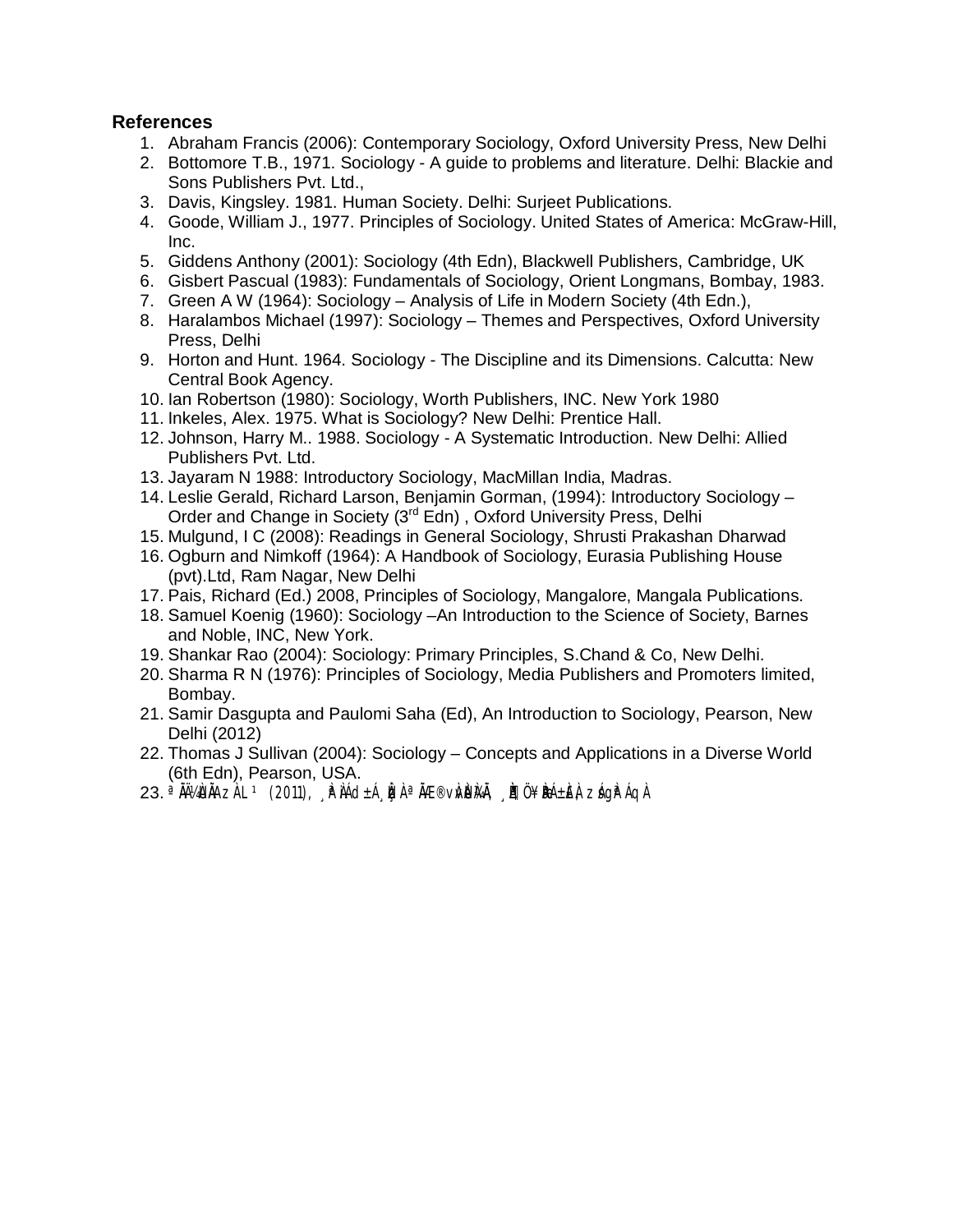# **II SEMESTER: DSC -1B (Discipline Specific Course) SOCIAL INSTITUTIONS & CHANGE (w.e.f. 2020-21)**

#### Total Credits : 5+1=6 **Per week : 6 hours Teaching Hours : 60**

## **Objectives: This course will help the students to :**

- Understand the important social institutions, groups and their significance
- Study social stratification and social mobility
- Examine the concept of control and social change
- Comprehend the process of social change and its factors

#### **I. Social Institutions (12 Hours)**

**(A)** Meaning and Importance

- **(B)** Marriage and Family- Meaning, Nature & Recent Changes
- **(C)** Religion Meaning, Elements, functions **&** dysfunctions

#### **II. Social Groups (12 Hours)**

- **(A)** Meaning, Characteristics & Importance
- **(B)** Primary & Secondary groups-Meaning, Features, Importance **&** Differences
- **(C)** Organized **&** Unorganized groups –Meaning, features **&** Differences

#### **III. Social Stratification & Mobility (12 Hours)**

- **(A)** Social Stratification-Meaning, Nature **&** Functions
- **(B)** Forms of Stratification- Slavery, Estates, Class **&** Caste
- **(C)** Social Mobility- Meaning, Types **&** Factors

#### **IV. Social Control (12 Hours)**

- **(A)** Meaning, Nature, **&** Importance
- (**B)** Informal Agencies of Social control Customs, Folkways, Mores
- **(C)** Formal Agencies of Social control Law **&** Education

# **V. Social Change & Globalization (12 Hours)**

**(A)** Social Change – Meaning, Nature and Factors (Physical, Biological, Technological **&** Cultural)

**(B)** Theories of Social Change – Cyclical **&** Uni-linear

**(C)** Globalization **&** Social change